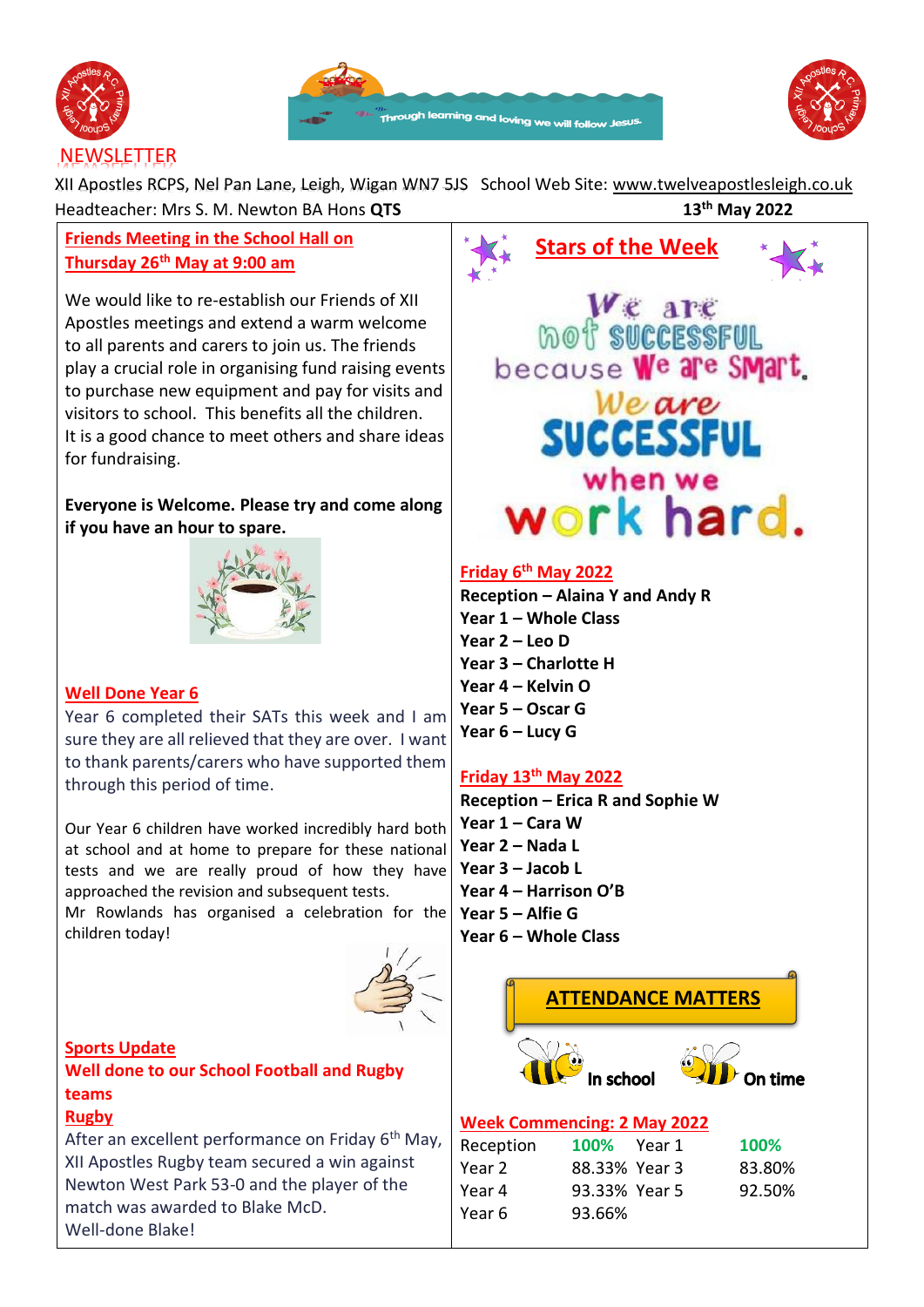## **Football**

Similarly our football team did incredibly well and more importantly demonstrated great sportsmanship securing a win 7-3 against St Marys Lowton. The Player of the match was awarded to Alfie G.

Well-done Alfie!

## **Netball**

Year 6 took part in a Netball tournament on Thursday  $12<sup>th</sup>$  May and came  $3<sup>rd</sup>$  place, winning 4 out of their 8 games. Every player made us proud with their enthusiasm, effort and sportsmanship. Well-done everyone!

## **School Trips**

We have always believed that school trips and extra-curricular opportunities support children's wider development and enhance the curriculum.

Year 1 thoroughly enjoyed the trip to the zoo this week as part of their current Science topic. Mr Ahmed reported that the children's behaviour was exemplary



Year 3 visited Leigh Spinners Mill as part of their local history topic and Mrs Yates reported that the children had found the experience so interesting and again listened carefully and were well behaved throughout.





## **Jar Tombola**

Thank you to all those that have contributed jars for this fundraising event. We still need some more so please continue sending them in to school next week. Please can you fill a jar with sweets, toys, gifts, etc. These can be hair accessories, crayons, pencils.

We will be selling tickets week beginning 23<sup>rd</sup> May for £1 and every child who buys a ticket will win a jar. The tombola will take place on Wednesday 25<sup>th</sup> May before Year 5 go on the Art residential.



## **Year 1 Seasons Assembly Well done Year 1 on a superb performance on Friday 6th May**

Thank you to Mr Ahmed, Mrs Birchall and the children in Year 1 for such a fantastic performance. The children spoke so clearly and sang beautifully. It was a joyous occasion and left everyone with a huge smile.

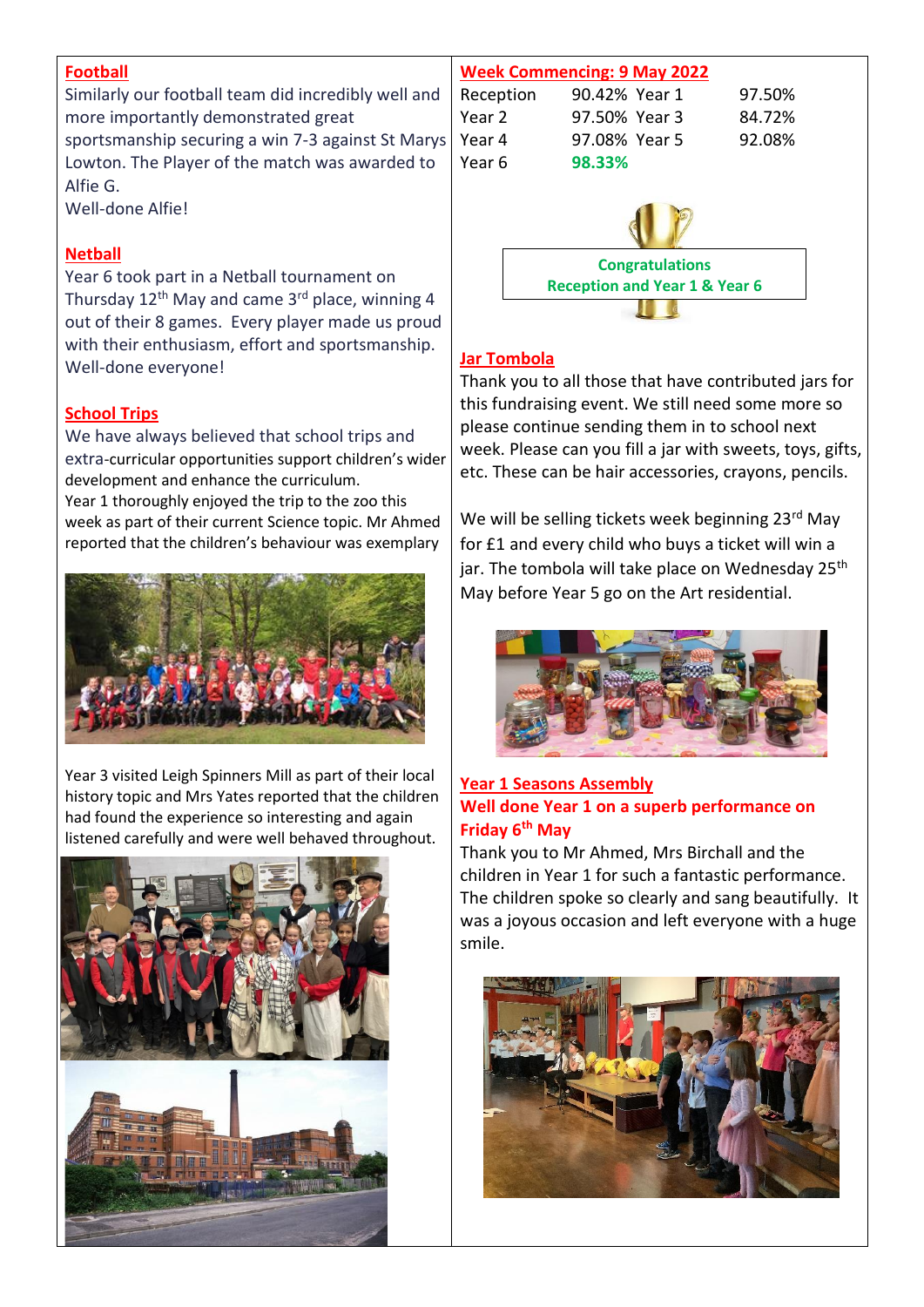### **Other planned trips this half Term :**

**Year 3: Monday 16th May** Leigh Town Hall, World Wide Interventions

**Year 6: Monday 16th May** Leigh Town Hall Local History Study

**Reception: Thursday 19th May** Trip to Smithhills Farm **Year 5: Thursday 26th May** Art Residential 2 days **Tattonhall** 

#### **Whole School Photographs - Wednesday 25th May**

The photographer will visit school to take a whole school photograph and class photographs for Reception, Year 3 and Year 6. These will then be on sale for parents/carers to purchase. A letter explaining how to do this will follow.

#### **Gardening in school**

The children in school have been planting their own vegetables and flowering plants over the past few weeks. They have been working hard to improve the environment around school. Thank you to Stella, one of the Friends of Twelve Apostles who comes in regularly to work with the children in Year 1 to do some gardening.

Year 2 have been planting lettuce and radish, and Year 1 strawberries and onions. Year 5 have been growing potatoes.

Last year the children in Year 1 planted rhubarb and this year they were able to use it to make rhubarb and apple crumble.









Please see school website under latest events for more photographs <https://www.twelveapostlesleigh.co.uk/new-news-items/>

### **Choir Performance - Cinderella Tuesday 24th May 2022**

The children have been working hard each week with Mr Rowlands practicing for this performance.

Tickets are available from school and we are asking for a minimum donation of £1 per ticket. Please can you send money into school in a clearly marked envelope and state the number of tickets required. The school office will then send home the tickets for the performance via your child. All donations will be greatly appreciated. The money raised will go into a fund for the choir to purchase props and costumes.



### **Year 2 Collective Worship**

## **Wednesday 18th May at 3:00 pm in the School Hall**

As May is the month of Mary, Mrs Featherstone and the children in Year 2 would like to invite you to join them in prayer on this date.

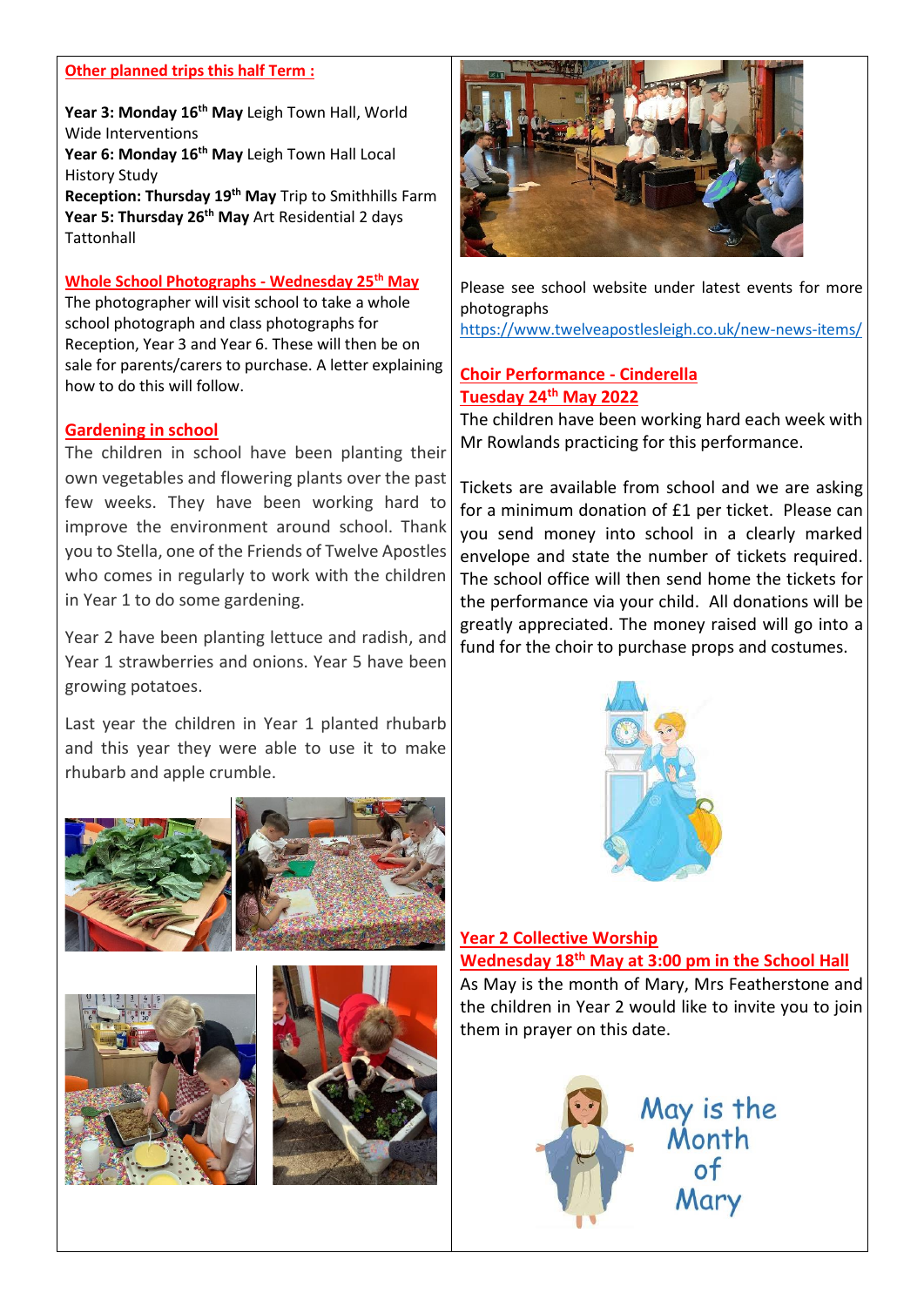





## **Year 4 First Holy Communion Saturday 14th May at 10.30 am, St Joseph's Church, Leigh**

Tomorrow the children in Year 4 will be receiving the Sacrament of First Holy Communion. Please keep them in your prayers as they make the next step in their Faith Journey.





### **Queens Platinum Jubilee 70 years**

**We have planned a number of events to celebrate this momentous occasion in school after the half term break including an afternoon tea party and dressing up day. More information will follow.** 

All the children in school will be asked to enter a school competition to mark this occasion. Children can be as creative as they wish and choose anyway they would like to do this.

**Some ideas**:

- Paint, draw or collage a picture of the Queen.
- Design a poster or fact sheet with key event about her 70 year reign.
- Write a poem about the queen.
- Design a congratulations card for the queen with a message.

The closing date to submit entries will be **Friday 10th June** and a winner will be selected from each class and receive a prize.

So please can you start to discuss this with your child and decide what they would like to do. They have over the half term break to complete the task.





## **Queens Jubilee Party Lunch Thursday 9th June 2022**

If your child does not normally have a school dinner but would like a party lunch to celebrate the Queens Jubilee on Thursday 9<sup>th</sup> June, please contact the school office asap so their name can be added to the dinner system. A meal costs £2.35.